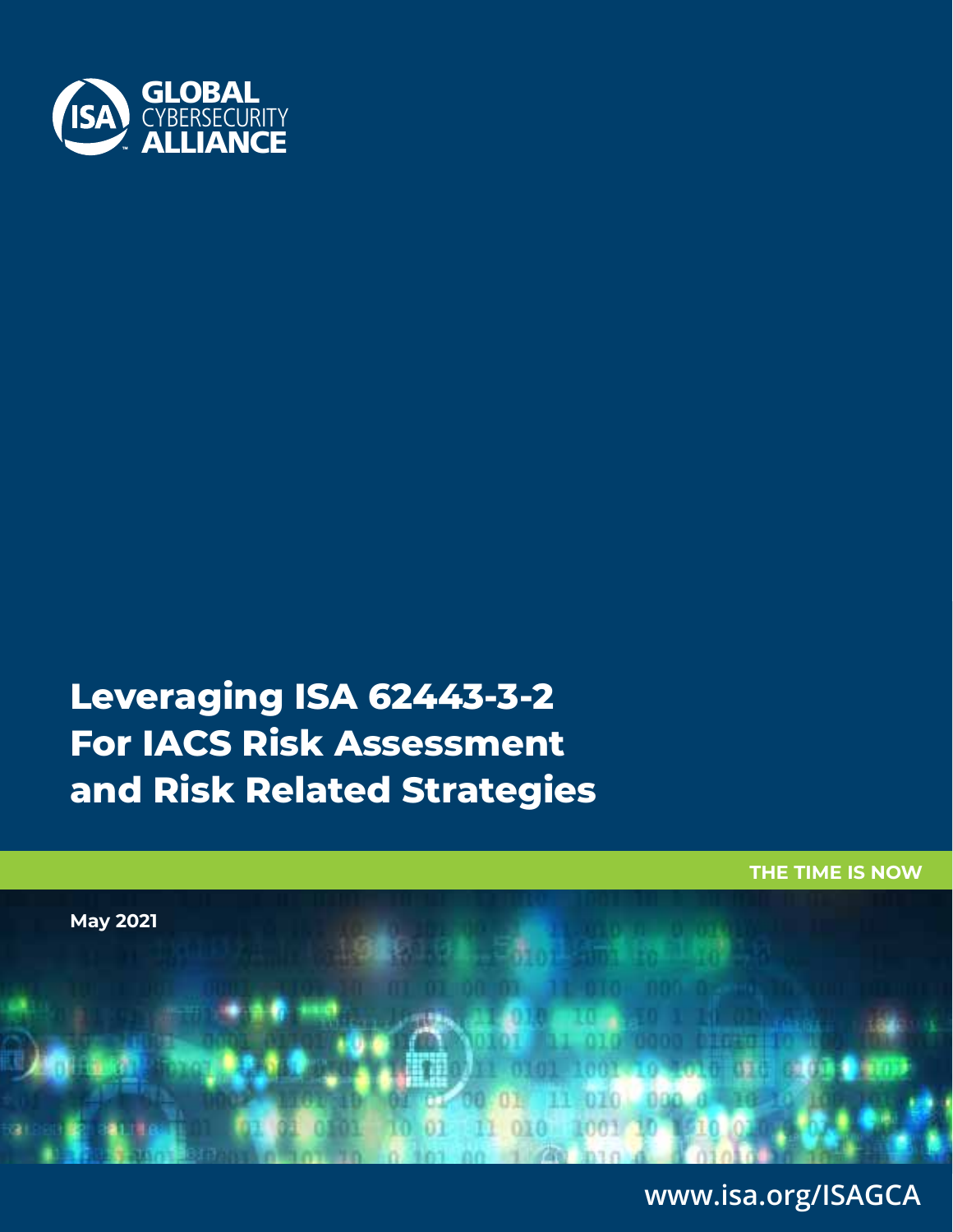# Leveraging ISA 62443-3-2 For IACS Risk Assessment and Risk Related Strategies



**Figure 1: Workflow diagram outlining the primary steps to establish zones and conduits, as well as to assess cyber risk[4]**

## **Executive Summary**

This document is intended to provide the reader with an overview of ISA 62443-3-2, "Security Risk Assessment for Design", as well as a summary of some methodologies that can be used to assist execution of the industrial automation control system (IACS) cyber security risk assessment work process requirements detailed in the standard. This risk assessment work process is applicable to many sectors, e.g. industrial process sector, building automation, medical devices, transportation sectors, electrical production, water treatment, etc. Risk management of the IACS starts with a proposed design that is based on company standards and practices and/or recognized and generally acceptable good engineering practice (RAGAGEP). It then requires the understanding of how to identify vulnerabilities, threats, consequences of a successful attack, ranking risks, and then implementing mitigation measures to lower risks to tolerable levels. The standard itself is considered a (RAGAGEP).

The standard can be summarized in two figures, both workflow diagrams. Figure 1 illustrates the overall work process, while figure 2 illustrates the detailed level risk assessment sub process shown in figure 1.

The major steps include:

- Identification of the System under Consideration (SuC)
- Perform an Initial Cyber Risk Assessment
- Partition the SuC into Zones and Conduits
- Perform a Detailed Level Cyber Risk Assessment
- Document Updated Cyber Security Requirements for Detailed Design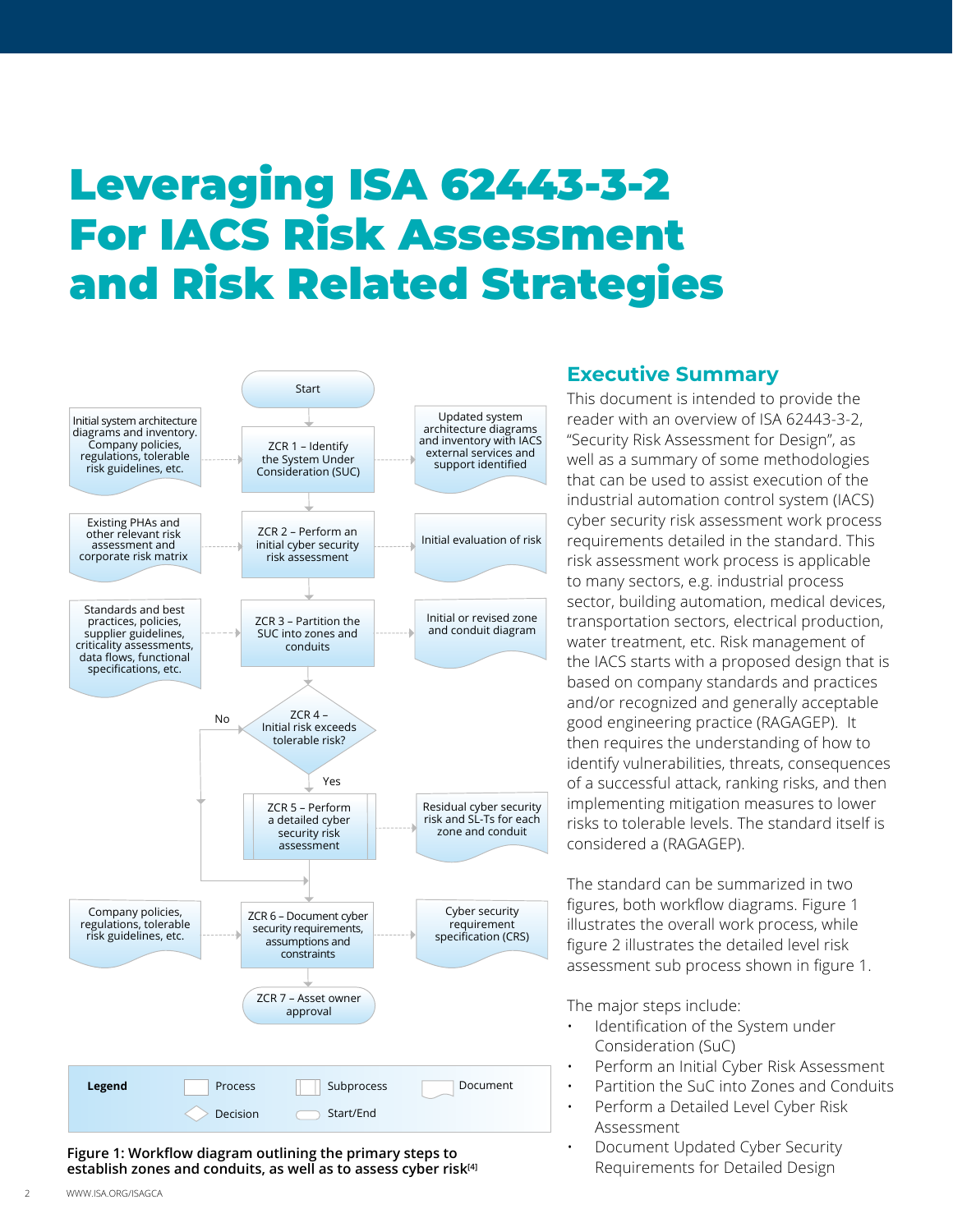Each zone and conduit requirement (ZCR) number shown in figures 1 and 2 represents a specific requirement within the standard. The boxes in the left column of each figure represent inputs that are required for the different steps. The boxes in the right column represent outputs that are created in each step. The purpose of the cyber security risk assessment work process as a whole is to evaluate the consequences and associated likelihoods of risk scenarios due to security being compromised in order to prioritize which risks require mitigation as well as what cyber security measures are necessary to reduce the risk to tolerable levels established by the authority having jurisdiction, typically the operating company, referred to as the asset owner in the 62443 series of standards.

Risk is considered to be a measure of human injury, environmental damage, and economic loss, loss of intellectual property or loss of privacy in terms of both the incident likelihood and the magnitude of the loss or injury. A simplified version of this relationship expresses risk as the product of the likelihood and the consequences (i.e., risk = consequence x likelihood) of an incident. With respect to safety, health and environmental risk, consequences are measured in the same manner, irrespective of whether they are due to a cyber-attack or are identified via traditional risk assessments that in the past have not considered cyber security. Likelihood, however, can be thought of as a combination of vulnerabilities and the likelihood that a threat agent or source has the requisite skills, resources, and motivation to exploit the potential vulnerabilities or that vulnerabilities are unknowingly exploited by non-malicious human error.

During the initial cyber security risk assessment, likelihood is often expressed as a conditional

# Table of Contents

| <b>Importance of Conducting Cybersecurity</b>   |  |
|-------------------------------------------------|--|
|                                                 |  |
|                                                 |  |
|                                                 |  |
|                                                 |  |
|                                                 |  |
|                                                 |  |
|                                                 |  |
|                                                 |  |
| Cyber Security Requirements Specification /     |  |
|                                                 |  |
|                                                 |  |
|                                                 |  |
|                                                 |  |
| Device vulnerabilities (hardware, software)  10 |  |
|                                                 |  |
|                                                 |  |
| IACS Network Vulnerability Assessments  11      |  |
|                                                 |  |
|                                                 |  |
|                                                 |  |
| Consequence-driven Cyber-informed               |  |
|                                                 |  |
| Asset Focused Cyber Risk Assessments 12         |  |
|                                                 |  |
|                                                 |  |
|                                                 |  |
|                                                 |  |
|                                                 |  |
|                                                 |  |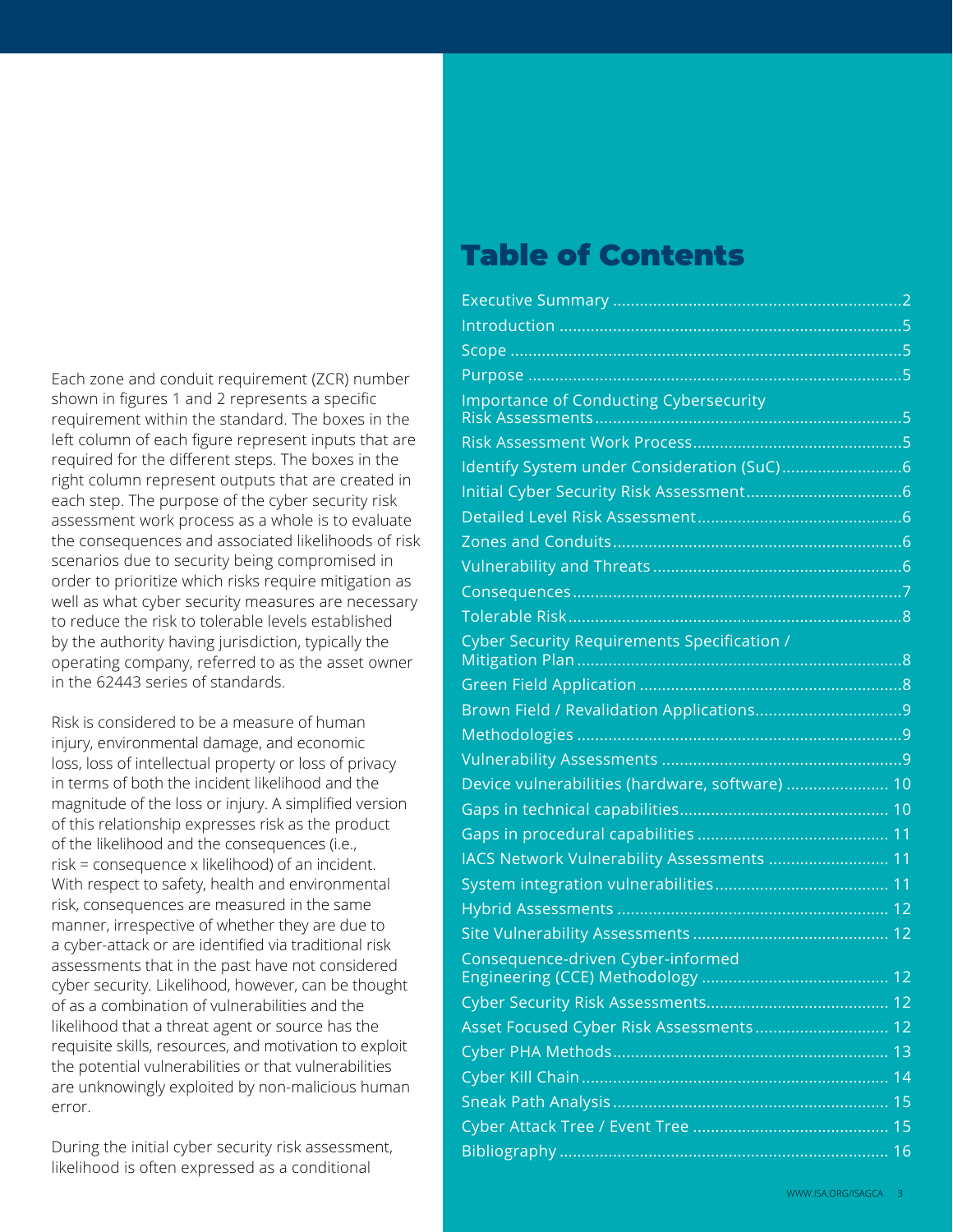probability equal to one, while detailed cyber security risk assessments must consider likelihood as an estimated frequency or probability. Cyber risk assessments should address uncertainty (at least qualitatively if not quantitatively) since not considering uncertainties can produce misleading and potentially dangerous decisions. Should a detailed level cyber security risk assessment be required, its work process is shown in figure 2 below.

The ISA/IEC 62443-3-2 standard, entitled "Security Risk Assessment for System Design" was released in February 2020 and may



be purchased either from the ISA, or the International Electrotechnical Commission (IEC). The benefits of using a risk-based standards approach include:

- Reducing the likelihood of a successful cyberattack
- The use of a common set of requirements among stakeholders
- Security throughout the lifecycle, and a
- Reduction in overall lifecycle cost.

Like most performance-based standards, it provides general requirements and is not prescriptive, meaning it defines what to do, but

> not how to do it. The standard defines general requirements and links those requirements to examples of common best practices. For instance, it describes how to rank risk. Most corporations have a risk matrix that helps them establish their level of risk tolerance. Cyber risk assessments should be performed according to that basis and cyber risk, like any other corporate risk, should be ranked using that scale.

To support the "How" to execute the risk assessment requirements of the standard, this paper includes a summary of various methodologies for the performance of both vulnerability and risk assessments. More detail on these methodologies can be found in the source references. In addition, some guidance for application of the standard is provided to contrast green field projects versus brown field facilities.

G

**Figure 2: Detailed cyber security risk assessment workflow per zone and conduit[4]**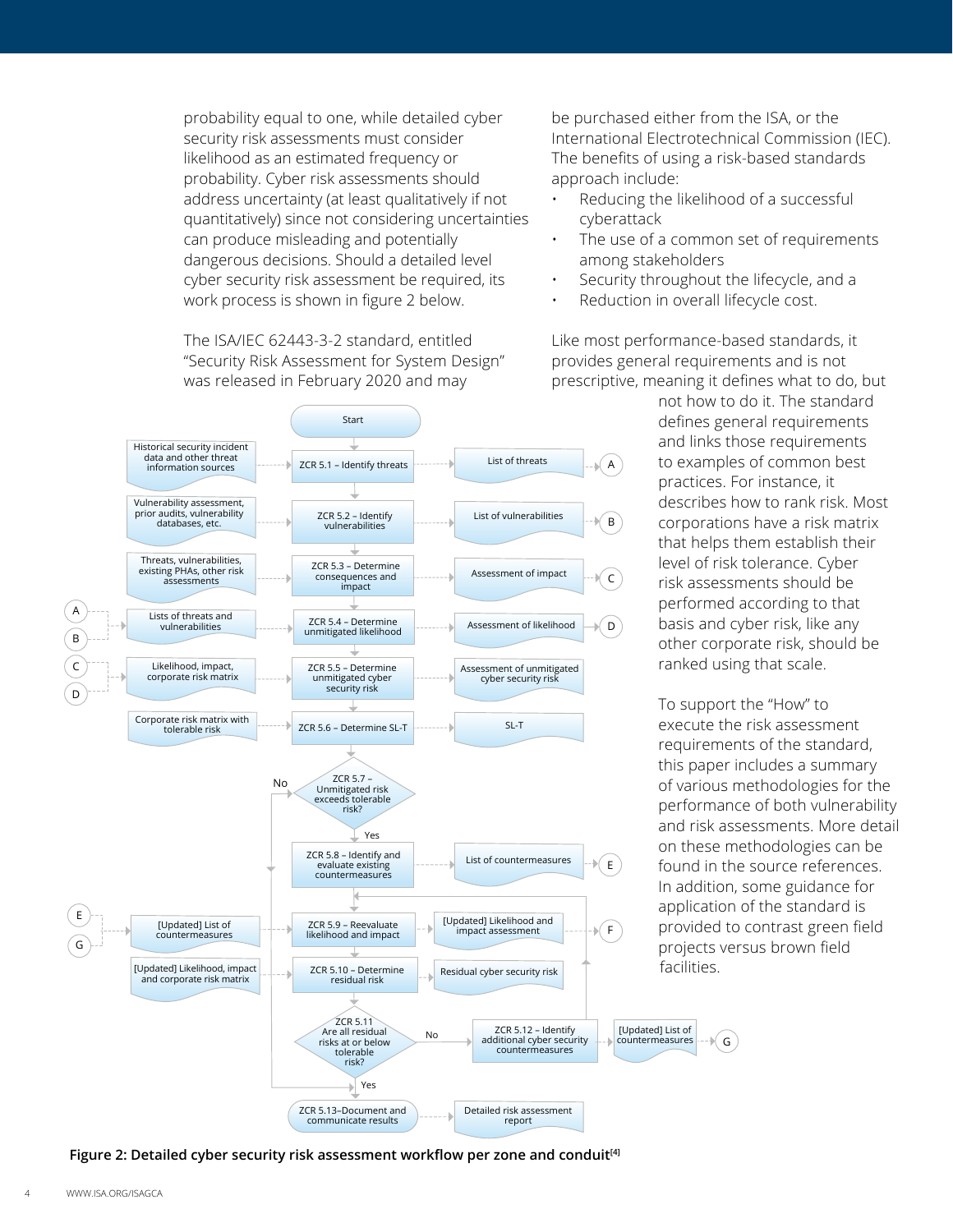## **Introduction**

#### **Scope**

The ISA 62443-3-2 scope establishes requirements for:

- Defining the SuC for an industrial automation and control system (IACS) and its associated networks
- Partitioning the SuC into zones and conduits
- Assessing the risk for each zone and conduit and establishing the technical measure security level targets (SL-T) for each zone and conduit
- Documenting the security requirements needed to design, implement, operate and maintain effective technical security measures

#### **Purpose**

ISA 62443-3-2 was developed because it was determined that IT standards and practices were not sufficient to ensure the safety, integrity, reliability, and security of an IACS. This is due to many reasons, e.g. performance requirements, availability requirements, change management, the time between maintenance windows, expected equipment lifetimes and most importantly, the stark difference between information risk and risks that involve loss of life or health, damage to the environment, loss of product integrity, extended business interruption due to equipment damage. Simply stated, the consequences of a successful cyberattack on an IACS are fundamentally different than the impact on information systems where the primary consequences of a successful cyberattack on IT systems is financial and privacy loss due to information disclosure.

The standard provides requirements to establish a work process for cyber security risk assessment that can be integrated with an existing risk assessment program and represents RAGAGEP. The benefits of using this standard include reducing the likelihood of a successful cyberattack, the use of a common set of requirements among stakeholders, security throughout the lifecycle, and a reduction in overall lifecycle cost.

#### **Importance of Conducting Cybersecurity Risk Assessments**

Within any industry that utilizes industrial control and safety systems, risk due to safety, environmental and / or business interruption generally transcends the risks associated with just information. This helps explain the difference between information technology and operational technology, both of whom rely on the same types or hardware and software to perform their respective functions. Risk management programs and work processes are generally already in existence in companies that use industrial control and safety systems, however, in the past, these work processes did not consider cyber security as a potential contribution to these risks.

There are several trends that have stressed the need to make cybersecurity an essential property of IACS, along with safety, integrity, and reliability. First, over the last two decades, IACS technologies have migrated from vendorproprietary to commercial off-the-shelf technologies such as Microsoft Windows™ and TCP/IP networking. Second, the value of data residing in the IACS for business purposes external to the IACS has significantly increased the interconnectivity of IACS internally within the organization as well as externally to the organization. In addition, the means, resources, skills, and motivation of threat agents have significantly increased. With the advent of cyber-attacks on control and safety systems, there is now recognition that cyber security must be addressed not only versus recognized and generally accepted good engineering practice (RAGAGEP), but also assessed versus a company's risk tolerance criteria following implementation of RAGAGEP.

#### **Risk Assessment Work Process**

Risk is considered to be a measure of human injury, environmental damage, and economic loss, loss of intellectual property or loss of privacy in terms of both the incident likelihood and the magnitude of the loss or injury. A simplified version of this relationship expresses risk as the product of the likelihood and the consequences (i.e., risk = consequence x likelihood) of an incident. With respect to safety, health and environmental risk, unmitigated consequences are measured in the same manner, irrespective of whether they are due to a cyber-attack or are identified via traditional risk assessments that in the past have not considered cyber security.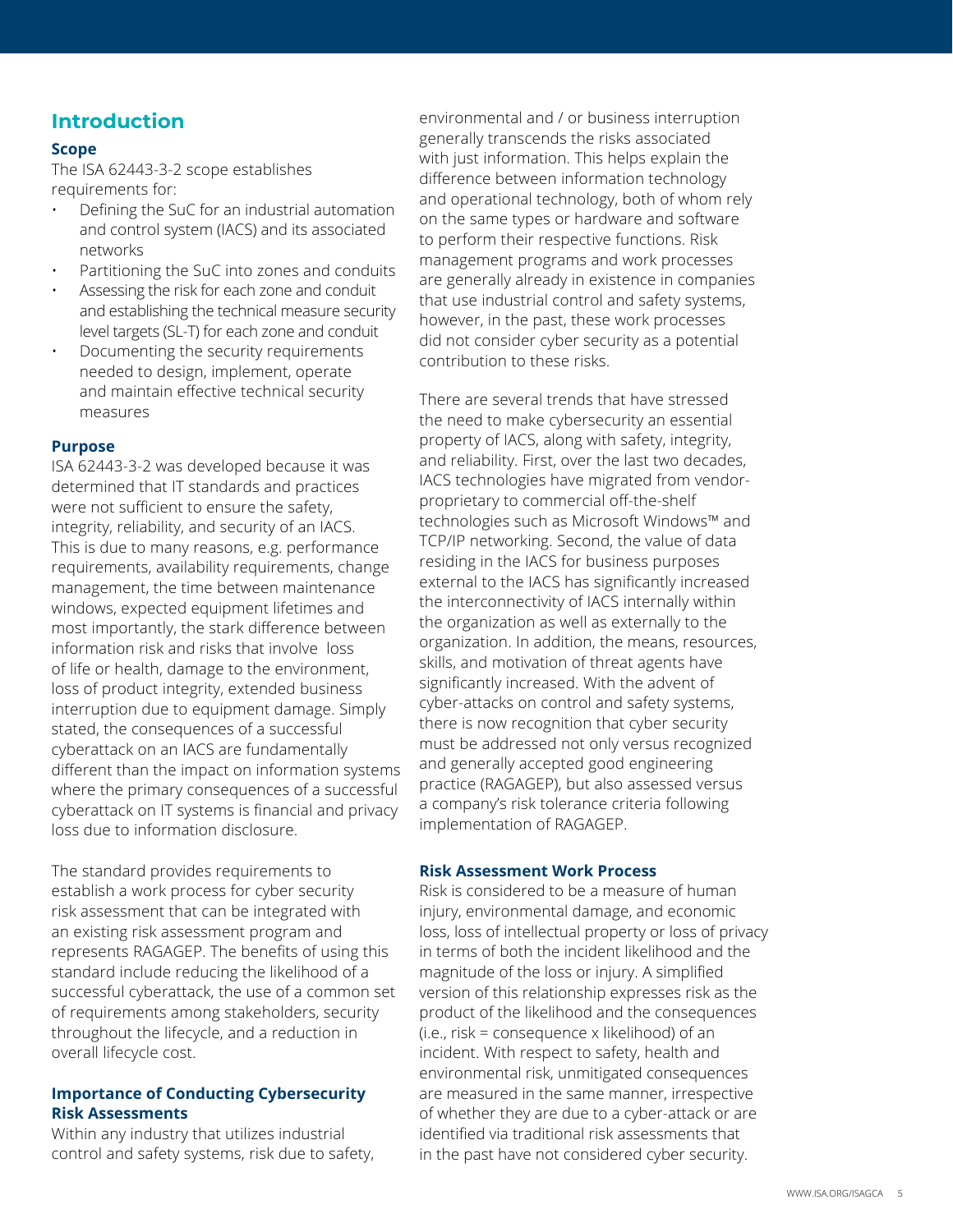Likelihood, however, can be thought of as a combination of vulnerabilities and the likelihood that a threat agent or source has the requisite skills, resources, and motivation to exploit the potential vulnerabilities or that vulnerabilities are unknowingly exploited by non-malicious human error.

#### **Identify System under Consideration (SuC)**

Prior to the initial cyber security risk assessment, the SuC perimeter and access points should be identified and documented. It is important to recognize that when defining the SuC, the equipment ranging from field sensors and final elements all the way through to the overlapping interface with information technology (IT) within the demilitarized zone (DMZ) should be considered. In the event that the industrial internet of things (IIOT) or the cloud are used to perform functions within the OT levels, they would necessarily be included as well. This concept is illustrated in figure 3.

#### **Initial Cyber Security Risk Assessment**

An initial cyber security risk assessment can be thought of as a screening exercise that helps to determine if more work is needed and to help define and prioritize zones and conduits. During the initial cyber security risk assessment, a simplifying assumption is made that the likelihood has a conditional probability equal

#### Responsibility



#### **Figure 3: Excerpted from working draft of TR84.00.09 3rd edition currently under development**

to one. Conducting an initial risk assessment requires knowledge of the consequences should the equipment be compromised. If the initial assessment determines the system does not exceed the tolerable risk, the detailed risk assessment may be skipped, and the cyber security requirements may be documented. This is not a likely outcome unless the consequences were deemed to be relatively inconsequential, e.g. even safety systems would not be needed.

#### **Detailed Level Risk Assessment**

A detailed level cyber security risk assessment is intended to identify both the consequences and the likelihood of cyber-attack scenarios that are identified during the work process. This requires knowledge of the (proposed) design, policies and procedures to support the technical measures included in the design as well as of its system architecture. The detailed cyber risk assessment may be performed quantitatively or qualitatively, however, it is easier to consider uncertainties when the analysis is quantitative. Not considering uncertainties can produce misleading and potentially dangerous decisions.

#### **Zones and Conduits**

Prior to performing the detailed level cyber security risk assessment, zones and conduit drawings need to be developed. These can be developed on a prescriptive basis in a subjective manner using the segmentation and separation requirements documented in ANSI/ISA-62443- 3-2 or they can additionally use the results from the initial cyber risk assessment to enhance the decisions made.

#### **Vulnerability and Threats**

If a system had no vulnerabilities, it could be considered inherently secure. The reality is that all systems are more or less vulnerable to threats. Together, actual threats and vulnerabilities result in the likelihood of successful exploitation of a vulnerability.

#### **Vulnerabilities**

Vulnerabilities can be thought of as flaws or weaknesses in a system's design, implementation, operation or management providing an environment capable of being exploited in a manner that can compromise the system's integrity or security, in turn causing harm. Various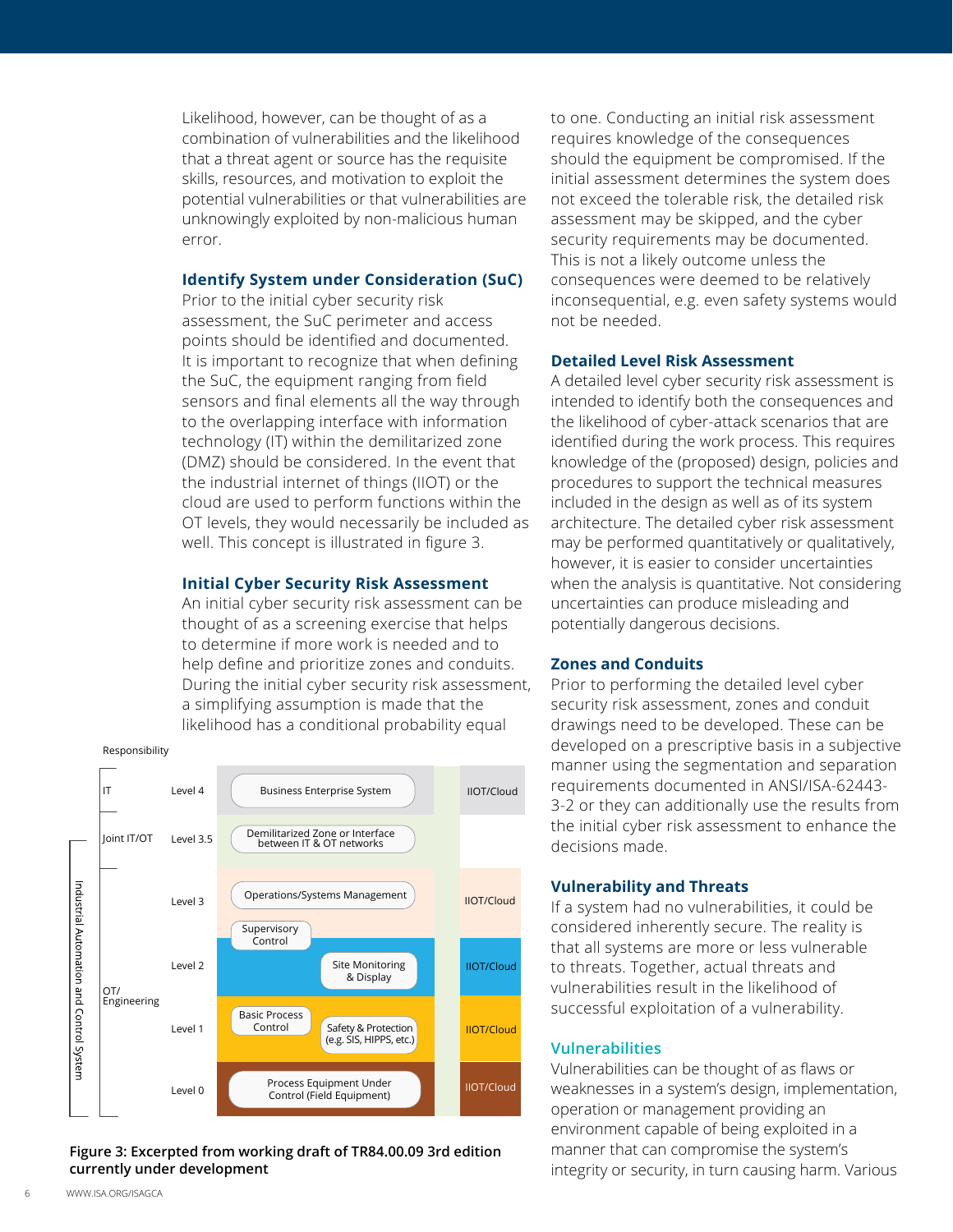types of vulnerability assessments can be used to identify, quantify, and prioritize (or rank) the vulnerabilities identified in a system.

#### **Threats**

Threat sources or agents can be categorized as follows:

- Nation states
- Disgruntled employee or contractor
- Non-malicious employee or contractor human error
- Criminal
- Determined adversary (activist, political, religious)

It is generally assumed that nation states have the most resources and sophistication, however, the dynamic nature of technology is such that differences in capabilities can decrease over time. Each of the threat sources will typically have different motivations for their actions, although some may overlap at times. Their motivations will also have an impact on target attractiveness. A criminal for instance wants to make money, so that will have an impact on the types of consequences that are likely or not. A foreign government may want to steal information, simply establish a presence on the system allowing them to engage in future mischief, or to incur physical harm such as was done with Stuxnet or to the Ukraine power grid. A terrorist will typically want to do physical harm. An important aspect of threat agents is the sub categorization into:

- Insiders
- Outsiders
- Insiders working in collusion with outsiders

The common thought process by IT professionals and network specialists that a robust perimeter to the outside world is sufficient is a flawed assumption. This was shown by the introduction of the Stuxnet virus by an insider working in collusion or unknowingly with an outsider. A disgruntled employee still having access to the system can cause harm from the inside (i.e. below the firewall to the outside) as well.

#### **Consequences**

Whenever industrial control systems are utilized, failure to adequately control can result in consequences such as fatalities or impact on health, environmental impacts, and financial impacts due to equipment damage or business interruption. Some of these if severe enough can result in the loss of privilege to operate. Table 1 below provides an example of a consequence severity scale. Actual consequence severity tables such as this are the responsibility of the authority having jurisdiction, typically the operating company as part of a risk matrix that they develop.

When consequences are assessed, they are based on no safeguards or countermeasures being present as this allows the determination of what's known as the unmitigated risk.

|                          |                       | Operational                    |                                                                                                                |                          | <b>Financial</b>                |                                   |                                           | <b>HSE</b>                                    |                                                                                            |  |  |
|--------------------------|-----------------------|--------------------------------|----------------------------------------------------------------------------------------------------------------|--------------------------|---------------------------------|-----------------------------------|-------------------------------------------|-----------------------------------------------|--------------------------------------------------------------------------------------------|--|--|
| Category                 | Outage at<br>one site | Outage at<br>multiple<br>sites | National<br>infrastructure and<br>services                                                                     | Cost<br>(Million<br>USD) | Legal                           | Public<br>confidence              | People<br>onsite                          | People<br>offsite                             | Environment                                                                                |  |  |
| A (High)                 | >7 days               | $>1$ day                       | Impacts multiple<br>sectors or disrupts<br>community<br>services in a<br>major way                             | >500                     | Felony criminal<br>offense      | Loss of<br>brand<br>image         | Fatality                                  | Fatality<br>or major<br>community<br>incident | Citation by<br>regional agency<br>or long-term<br>significant<br>damage over<br>large area |  |  |
| <sub>B</sub><br>(Medium) | $<$ 2 days            | >1 hour                        | Potential to<br>impact sector at a<br>level beyond the<br>company                                              | >5                       | Misdemeanor<br>criminal offense | Loss of<br>customer<br>confidence | Loss of<br>work day<br>or major<br>injury | Complaints<br>or local<br>community<br>impact | Citation by local<br>agency                                                                |  |  |
| $C$ (Low)                | $<$ 1 day             | $<$ 1 hour                     | Little to no impact<br>to sectors beyond<br>the individual<br>company. Little<br>to no impact on<br>community. | < 5                      | <b>None</b>                     | None                              | First aid or<br>recordable<br>injury      | No<br>complaints                              | Small, contained<br>release below<br>reportable limits                                     |  |  |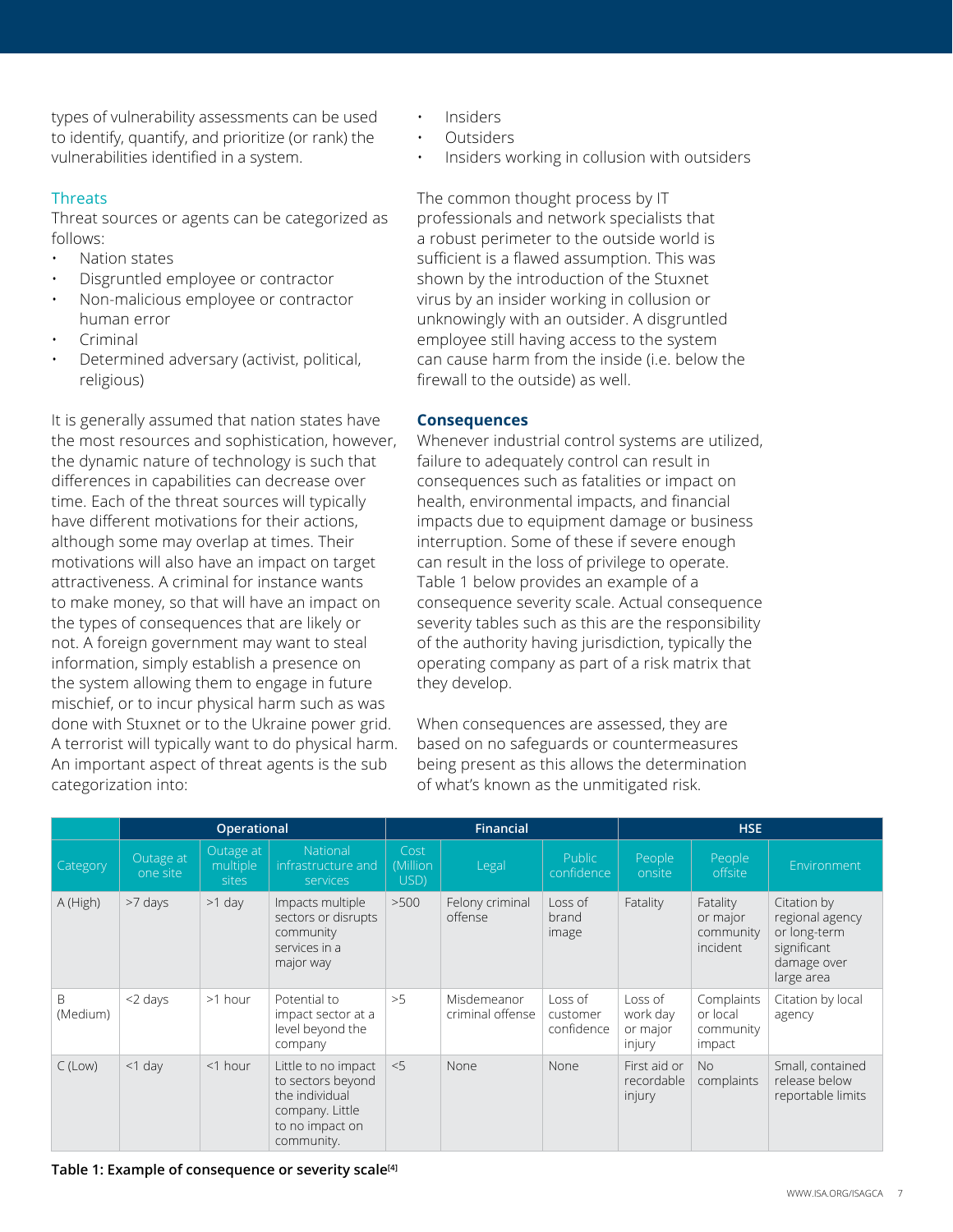#### **Tolerable Risk**

Risk is based on the hazards a system may be exposed to, the likelihood of those threats arising coupled with the inherent vulnerabilities in the SuC, and the consequences if the SuC were to be compromised. Each organization that owns and operates a control system has its own tolerance for risk. Table 2 provides an example of a risk matrix that can be used to determine if an identified scenario is tolerable. Using the consequence severity from table 1, the unmitigated risk can be determined. If the unmitigated risk is tolerable, then there is no need for further action. By looking at the risk matrix in table 2, the security level target (SL-T) can be determined by the necessary risk reduction to lower the likelihood to a block that represents tolerable risk. This example assumes a nominal order of magnitude improvement in risk reduction for each increase in security level capability. Other risk matrices may be based on more qualitative measures.

Once countermeasures that conform to ANSI/ ISA-3-3 are identified that are specific to the threat/vulnerability scenario, the security level capability (SL-C) can be estimated by determining if they are part of the scope. This allows an estimate of likelihood. Table 3 provides an example of a likelihood scale. This one is based on the concept of quantitative risk reduction. Other risk matrices have been created that are more subjective in approach.

|           |   | Severity      |               |               |  |  |  |  |
|-----------|---|---------------|---------------|---------------|--|--|--|--|
|           |   | A             | B             | C             |  |  |  |  |
|           | 5 | <b>High</b>   | <b>High</b>   | Med-high      |  |  |  |  |
| ikelihood | 4 | <b>High</b>   | Med-high      | <b>Medium</b> |  |  |  |  |
|           | 3 | Med-high      | <b>Medium</b> | Med-low       |  |  |  |  |
|           | 2 | <b>Medium</b> | Med-low       | Low           |  |  |  |  |
|           |   | Med-low       | Low           | Low           |  |  |  |  |

#### **Table 2: Example of 3 x 5 risk matrix[4]**

With the estimated likelihood, the mitigated risk may be determined. If there is a gap where the SL-C is less than the SL-T, then recommendation(s) should be made to close the gap. Should the SL-C equal or be greater than the SL-T, then it is presumed that no further action is necessary.

| Likelihood<br>scale | Guideword | Likelihood<br>description                                        | Frequency-<br>based<br>guidance                       |  |  |  |
|---------------------|-----------|------------------------------------------------------------------|-------------------------------------------------------|--|--|--|
| $\overline{1}$      | Certain   | Almost<br>certain                                                | $>10^{-1}$<br>per year<br>(High<br>demand)            |  |  |  |
| $\overline{2}$      | Likely    | Likely to<br>occur                                               | $10^{-1}$ to $10^{-3}$<br>per year<br>(Low<br>demand) |  |  |  |
| 3                   | Possible  | Ouite<br>possible<br>or not<br>unusual<br>to occur               | $10^{-3}$ to $10^{-4}$<br>per year                    |  |  |  |
| $\overline{4}$      | Unlikely  | Conceivably<br>possible,<br>but very<br>unlikely to<br>occur     | 10 <sup>-4</sup> to 10 <sup>-5</sup><br>per year      |  |  |  |
| 5                   | Remote    | So unlikely<br>that it can<br>be assumed<br>it will not<br>occur | $<10^{-5}$<br>per year                                |  |  |  |

**Table 3: Example of likelihood scale[4]**

#### **Cyber Security Requirements Specification / Mitigation Plan**

The Cybersecurity Requirements Specification (CRS) provides a documented basis for detailed design as well as future management of change throughout the system's life within the facility. A good design basis that clearly establishes the zone and conduits, the technical measures needed to establish a SL-C as well as the organizational measures necessary to support the technical measures reduces the potential for cost overruns due to the need for future rework/scope changes during detailed design and beyond. It also supports an effective management of change program. It should be noted that if the organizational measures are not sufficient to support and sustain the technical measures, the technical measure will not be effective and the risk may be greater than what is tolerable.

#### **Green Field Application**

As part of a capital project, performance of initial design work assists determination of project cost. Initial development of the cyber security requirements specification (CRS) should begin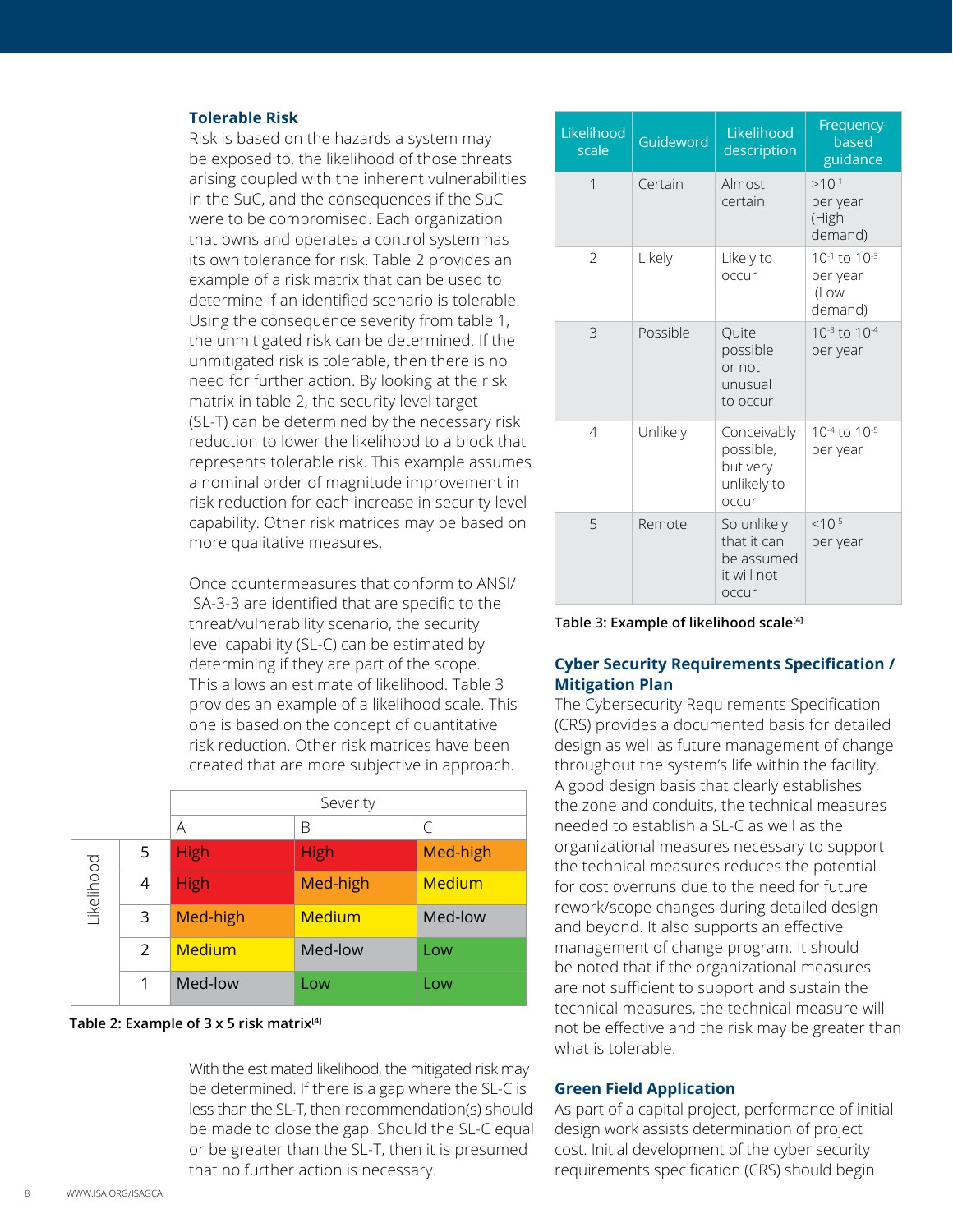to document best estimates of requirements. Following completion of the detailed cyber risk assessment and identification of required countermeasures, finalization of the CRS reflecting the design basis, allows commencement of detailed design work.

The CRS can be a separate document or additional information included as part of requirement specifications, such as the safety requirements specification (SRS) required by other standards that address Safety Instrumented Systems (SIS)<sup>[4][8]</sup>. The CRS should consolidate all of the cyber security requirements. Any conflicting requirements that may exist between the CRS and SRS need to be resolved in a manner that is commensurate to the company's ultimate risk criteria. It is not one or the other.

#### **Brown Field / Revalidation Applications**

It is quite possible that some existing brown field sites were built prior to the recognized need for cyber security risk assessments involving the IACS. In these cases, the essential information needed to conduct a risk assessment needs to be made available and created to the extent it does not exist. As the information is made available, the applicable vulnerability assessments and then the risk assessments need to be conducted using the work process described earlier. This should culminate in a CRS as well.

Once the risk assessment has been performed and a CRS is documented, whether as a result of a capital project or performed on an existing brown field facility, after some period of operation, the hazard review/risk assessment is supposed to be revalidated at a defined interval. With operating experience, the previous risk assessment assumptions can be evaluated versus real performance and to correct and / or update as applicable if non-tolerable risk is determined.

The following activities can assist this risk revalidation assessment:

- Review cybersecurity incidents since last revalidation
- Review cybersecurity related management of changes since last revalidation
- Review current vulnerability assessment and update as applicable
- Review detailed level cybersecurity risk assessment and update as applicable
- Review of key performance indicators that result from audit program
- Address all recommendations resulting from revalidation

Persons knowledgeable in the processes, operations and design under review with at least one person knowledgeable and competent in the assessment methodologies used in the workshops should participate. The membership of the assessment team should include at least one senior competent person not involved in the operation and maintenance.

Risk assessment and CRS documentation should be updated on an ongoing basis as part of the MOC program. Following the risk assessment revalidation, the risk assessment and CRS documentation needs to be updated once again to support a defensible design and operations basis as well as to provide a solid foundation to support future management of change.

## **Methodologies**

To be effective, standards often need to be supported by methodologies that allow implementation of the standard. For example, in functional safety standards such as ISA/IEC 61511 "Functional Safety – Safety Instrumented Systems for the Process Industry Sector" require the performance of a hazard review whereby safety instrumented function and system requirements can be determined. Methodologies not covered in that standard that practitioners use to help in this activity include examples like hazard and operability studies (HAZOP), failure modes and effects analysis (FMEA), and fault tree analysis (FTA).

Likewise, in the field of industrial security, ISA/IEC 62443-3-2 is a standard that needs methodologies separate from the standard to enable its implementation. An overview of various methodologies have been included to support both security vulnerability and cyber security risk assessments where Industrial control systems are being used. Some of these methodologies seem to include both aspects of vulnerability assessment as well as risk assessment and have been referred to as hybrid assessments.

#### **Vulnerability Assessments**

In order for a threat to be realized, it is necessary to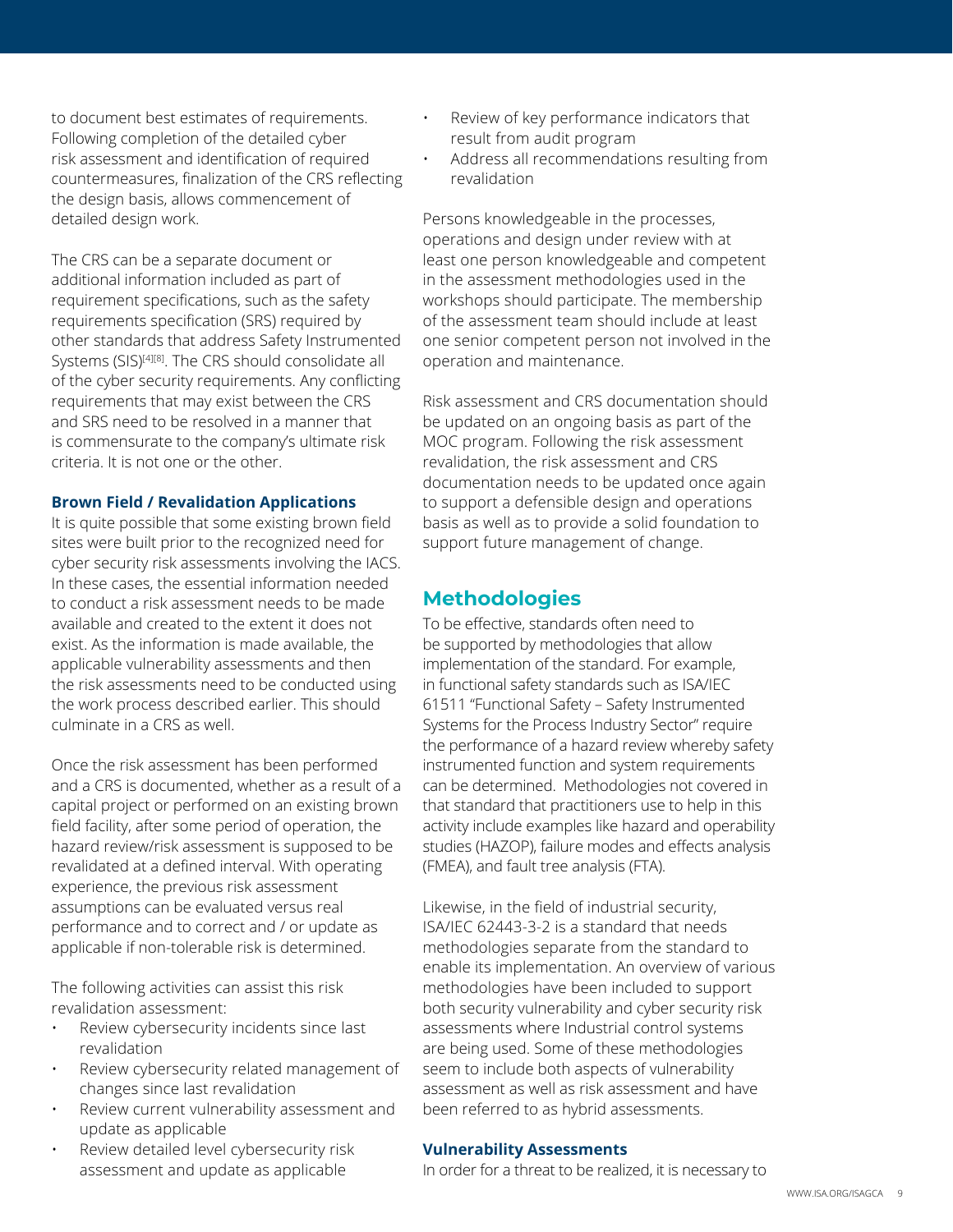exploit one or more vulnerabilities in one or more assets. Understanding what vulnerabilities exist is thus an important input to the performance of a detailed cybersecurity risk analysis. These vulnerabilities help in the identification of threat scenarios during the risk assessment workshop. Vulnerability assessment is best performed prior to convening the risk assessment team to perform their assessment as the composition of the personnel performing those assessments is often quite different than those in the actual risk assessment workshop. Documented below are a number of different types of vulnerability assessments that may be performed.

#### **Device vulnerabilities (hardware, software)**

There are two different aspects to device vulnerabilities. The first is to perform a security level capability assessment versus the requirements in ANSI/ISA 62443-4-2. The assessment identifies gaps in device technical capabilities relative to the security level target of the zone where these devices are intended to be deployed by the asset owner. Understanding the capabilities of the equipment help to perform system level assessments based on ANSI/ISA

62443-3-3. Figure 4 provides an excerpt of an example worksheet.

The second type of device vulnerability assessment is the on-going discovery of software flaws that can be exploited. There are numerous sources of information and tools regarding known and common vulnerabilities in IACS, such as the industrial control system computer emergency response team (ICS-CERT) database or CVE databases, which can be used to look up and document existing vulnerabilities for the proposed asset inventory.

#### **Gaps in technical capabilities**

Zone and conduit documentation is one of the requirements prior to performing a detailed cyber security risk assessment. One of the outputs from the initial risk assessment can be the assignment of SL-T for both devices and zones. Once a zone has been assigned a SL-T, a vulnerability assessment can be performed to measure the applicable requirements in ANSI/ISA 62443-3-3 versus the technical measures that either exist or are proposed in a design scope. This activity would provide the SL-C for each zone. Figure 5 provides an excerpt of an example worksheet.

| <b>Req ID</b>                                    | <b>Pass</b><br>/ Fail | <b>Reference</b><br><b>Name</b>                       | <b>Requirement Description</b>                                                                                                                                                                                                                                                                                                                                                                                                                                                                                                                                                                                        | $SL-1$ |   | $SL-2$ SL-3 | $SL-4$ | <b>Assessment</b><br><b>Notes</b> |
|--------------------------------------------------|-----------------------|-------------------------------------------------------|-----------------------------------------------------------------------------------------------------------------------------------------------------------------------------------------------------------------------------------------------------------------------------------------------------------------------------------------------------------------------------------------------------------------------------------------------------------------------------------------------------------------------------------------------------------------------------------------------------------------------|--------|---|-------------|--------|-----------------------------------|
| FR 1 - Identification and authentication control |                       |                                                       |                                                                                                                                                                                                                                                                                                                                                                                                                                                                                                                                                                                                                       |        |   |             |        |                                   |
| CR 1.1                                           |                       | Human user<br>identification<br>and<br>authentication | Components shall provide the capability<br>to identify and authenticate all human<br>users according to ISA-62443-3-3 SR 1.1<br>on all interfaces capable of human user<br>access. This capability shall enforce such<br>identification and authentication on<br>all interfaces that provide human user<br>access to the component to support<br>segregation of duties and least privilege<br>in accordance with applicable security<br>policies and procedures. This capability<br>may be provided locally by the<br>component or by integration into a<br>system level identification and<br>authentication system. | Y      | Y | Y           | Y      |                                   |
| CR 1.1(1)                                        |                       | Human user<br>identification<br>and<br>authentication | Unique identification and authentica-<br>tion. Components shall provide the<br>capability to uniquely identify and<br>authenticate all human users.                                                                                                                                                                                                                                                                                                                                                                                                                                                                   |        | Υ | Y           | Υ      |                                   |
| CR 1.1 (2)                                       |                       | Human user<br>identification<br>and<br>authentication | Multifactor authentication for untrusted<br>interface. Components shall provide<br>the capability to employ multifactor<br>authentication for all human user access<br>to the component.                                                                                                                                                                                                                                                                                                                                                                                                                              |        |   | $\vee$      | Y      |                                   |

#### **Figure 4: Example Device SL-C Assessment**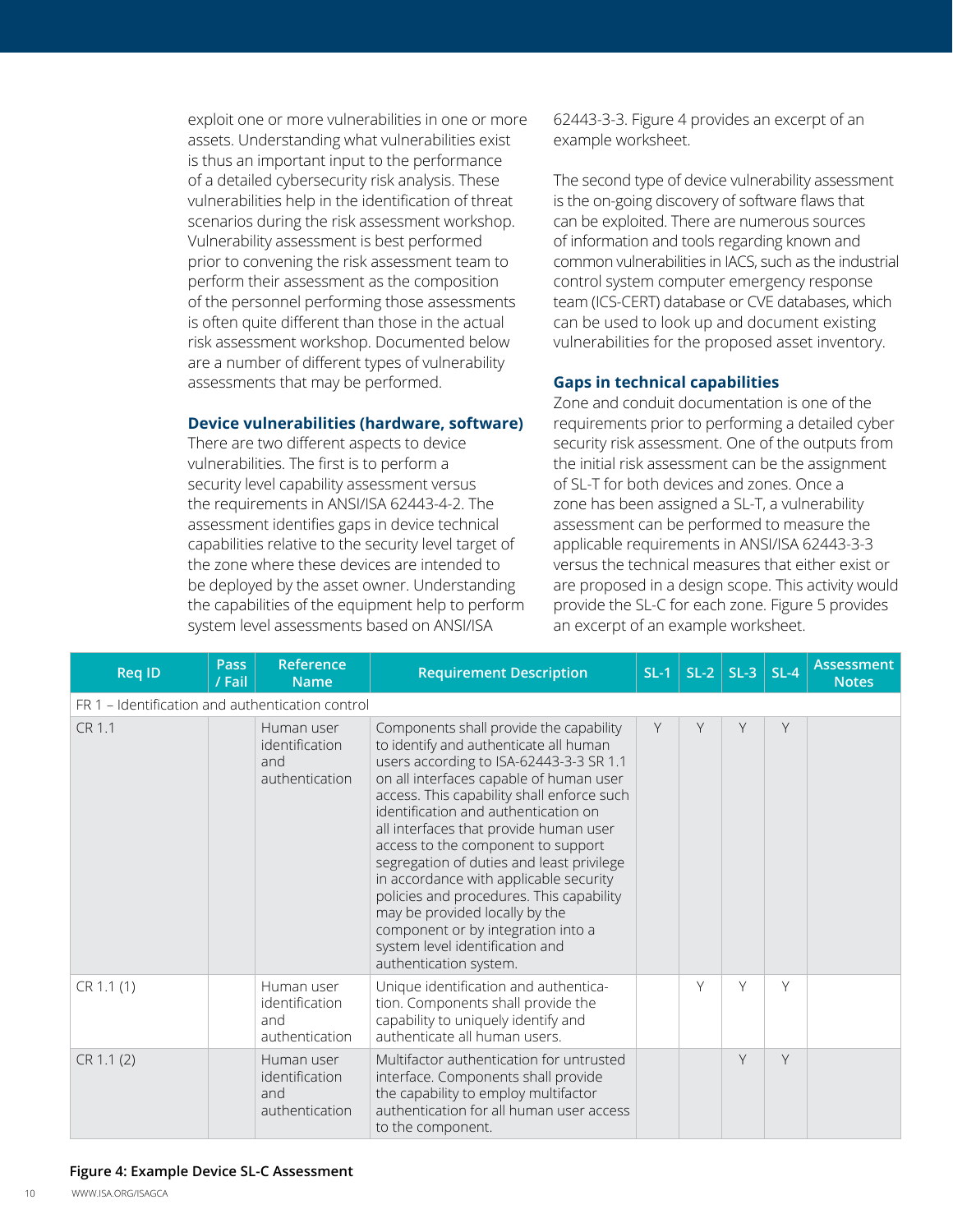| <b>Req ID</b>                                    | Pass /<br>Fail | Reference<br><b>Name</b>                           | <b>Requirement Description</b>                                                                                                                                                                                                                                                                                                                                                          | $SL-1$ | $SL-2$ | $SL-3$ $SL-4$ |   | <b>Assessment</b><br><b>Notes</b> |
|--------------------------------------------------|----------------|----------------------------------------------------|-----------------------------------------------------------------------------------------------------------------------------------------------------------------------------------------------------------------------------------------------------------------------------------------------------------------------------------------------------------------------------------------|--------|--------|---------------|---|-----------------------------------|
| FR 1 - Identification and authentication control |                |                                                    |                                                                                                                                                                                                                                                                                                                                                                                         |        |        |               |   |                                   |
| SR 1.1                                           |                | Human user<br>identification and<br>authentication | The control system shall provide the<br>capability to identify and authenticate all<br>human users. This capability shall enforce<br>such identification and authentication on all<br>interfaces which provide human user access<br>to the control system to support segregation<br>of duties and least privilege in accordance<br>with applicable security policies and<br>procedures. | Y      | Y      | Y             | Y |                                   |
| SR 1.1 (1)                                       |                | Human user<br>identification and<br>authentication | Unique identification and authentication.<br>The control system shall provide the<br>capability to uniquely identify and<br>authenticate all human users.                                                                                                                                                                                                                               |        | Υ      | Υ             | Υ |                                   |
| CR 1.1 (2)                                       |                | Human user<br>identification and<br>authentication | Multifactor authentication for untrusted<br>networks.<br>The control system shall provide the<br>capability to employ multifactor<br>authentication for human user access to the<br>control system via an untrusted network.                                                                                                                                                            |        |        | Y             | Y |                                   |
| CR 1.1 (3)                                       |                | Human user<br>identification and<br>authentication | Multifactor authentication for all networks.<br>The control system shall provide the capability<br>to employ multifactor authentication for all<br>human user access to the control system.                                                                                                                                                                                             |        |        |               | Y |                                   |

**Figure 5: Example Zone SL-C Assessment Worksheet**

#### **Gaps in procedural capabilities**

Technical measures are not effective if the organizational procedures necessary to sustain them are not adequate from either an implementation or an ongoing performance perspective. Once the organizational measures required by the technical measures are known, those organizational measures in place or included within the scope can be compared to ISA 62443-2-1 to determine any gaps. As part of this vulnerability assessment, the maturity level of those procedural measures should also be determined. The general vulnerability assessment procedure is as follows:

- 1. Document applicable technical measures applicable to all zones
- 2. Document applicable technical measures applicable as a function of specific zones
- 3. Document organizational measures (i.e. ANSI/ISA 62443-2-1) and procedures necessary to support specific technical measures. Should those procedures include requirements from ANSI/ISA 62443-2-4, then they must also be considered
- 4. Assess each organizational measure and

procedure for its maturity level

5. Document the results

#### **IACS Network Vulnerability Assessments**

As part of the development of architecture drawings, it is generally accepted good practice to conduct an architecture drawing review. During this review meeting, vulnerabilities due to potential segmentation issues are documented. At a minimum, the segmentation requirements within ANSI/ISA 62443-3-2 should be used to determine adherence.

#### **System integration vulnerabilities**

System integration vulnerabilities require an integrated system to be in place. This vulnerability assessment type is really a form of testing, analogous to proof testing of safety systems and functions. Integration testing for vulnerabilities may occur as part of factory acceptance testing, site acceptance testing, initial validation or periodic revalidation. These types of tests include but are not limited to:

- Basic Fuzz Testing
- Advanced Fuzz Testing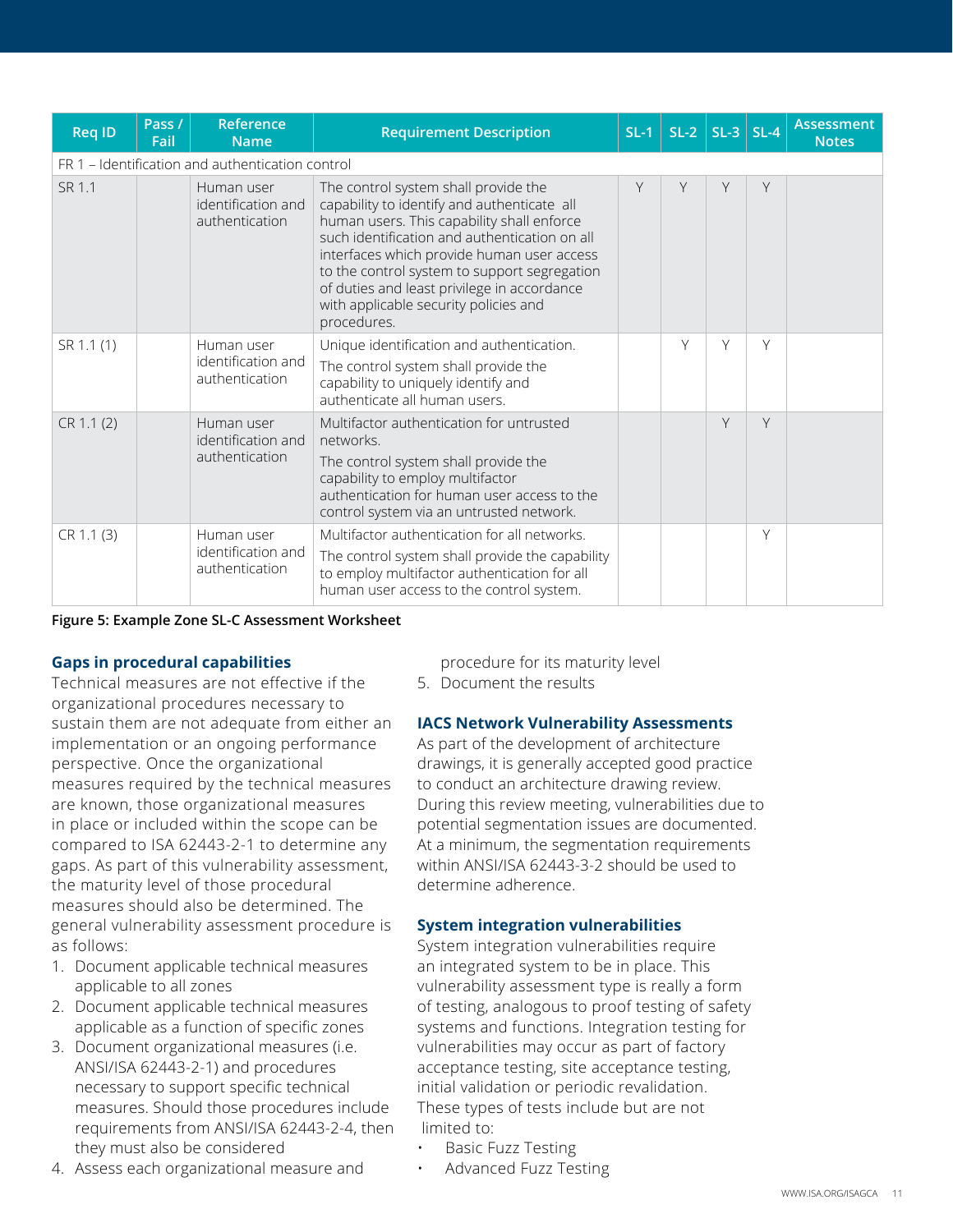| <b>Req ID</b>                              | Pass /<br>Fail | <b>Reference Name</b>                                      | <b>Requirement Description</b>                                                                                                                                       | <b>Assessment Notes /</b><br>Evidence |  |  |  |  |
|--------------------------------------------|----------------|------------------------------------------------------------|----------------------------------------------------------------------------------------------------------------------------------------------------------------------|---------------------------------------|--|--|--|--|
| Element - Security Policies and Procedures |                |                                                            |                                                                                                                                                                      |                                       |  |  |  |  |
| 4.3.2.6.1                                  |                | Develop security Policies                                  | The organization shall develop high-level cyber security<br>policies for the IACS environment which are approved by<br>management.                                   |                                       |  |  |  |  |
| 4.3.2.6.2                                  |                | Develop security<br>procedures                             | The organization shall develop and approve cyber<br>security procedures, based on the cyber security policies,<br>and provide guidance in how to meet the policies.  |                                       |  |  |  |  |
| 43263                                      |                | Maintain consistency<br>between risk management<br>systems | Cyber security policies and procedures that deal with<br>IACS risks should be consistent with or extensions of<br>policies created by other risk management systems. |                                       |  |  |  |  |

#### **Figure 6: Example Organization Capability Worksheet**

- Comprehensive Fuzz Testing
- Storm Testing
- Security Requirements Testing
- Known Vulnerability Scan
- Threat Mitigation Testing (Requires the creation of a threat model)
- Binary Scan for Vulnerabilities
- Penetration Testing

It should be noted that most of these tests should not be performed during operating production. Following startup, revalidation testing is normally reserved for periods when the plant is down for maintenance, e.g. a turnaround. Whilst vulnerabilities identified by this test information are not available for cyber security risk assessment during the design phase of a capital project, this testing information is quite valuable input for brown field site initial reviews as well as periodic risk assessment revalidations.

#### **Hybrid Assessments**

#### **Site Vulnerability Assessments**

Site vulnerability assessments (SVA) are generally performed as part of a regulatory requirement (e.g. 6 CFR part 27: Chemical Facility Anti-Terrorism Standards (CFATS). They are intended to prioritize sites based upon potential risk due to the type and quantity of chemicals on site and to assist in the development of a security plan. When one exists, it will contain information that might be considered an initial cybersecurity risk assessment and should be useful input when conducting the detailed cyber security risk assessment.

#### **Consequence-driven Cyber-informed Engineering (CCE) Methodology**

The CCE methodology is a consequencedriven methodology developed at Idaho National Laboratory. It was developed to focus on securing the nation's critical infrastructure systems, which includes industrial control systems. It starts with the assumption that if a critical system is targeted it can and will be sabotaged, i.e. likelihood equal to one.

It is a four-step process consisting of

- 1. Consequence prioritization,
- 2. System of systems analysis (similar to partitioning the system into zones and conduits),
- 3. Consequence-based targeting, and
- 4. Mitigations and protections.

When one exists, the CCE will contain information that could be considered an initial cybersecurity risk assessment as it does not consider likelihood in its framework. It should provide useful input when conducting the detailed cyber security risk assessment as it does go beyond (e.g. mapping the industrial control system kill chain) what is generally intended to be included in an initial cyber security risk assessment.

#### **Cyber Security Risk Assessments**

#### **Asset Focused Cyber Risk Assessments**

One asset based cyber risk assessment methodology was described in a paper by Paul Baybutt, *An Asset-Based Approach for Industrial Cyber Security Vulnerability Analysis* [18].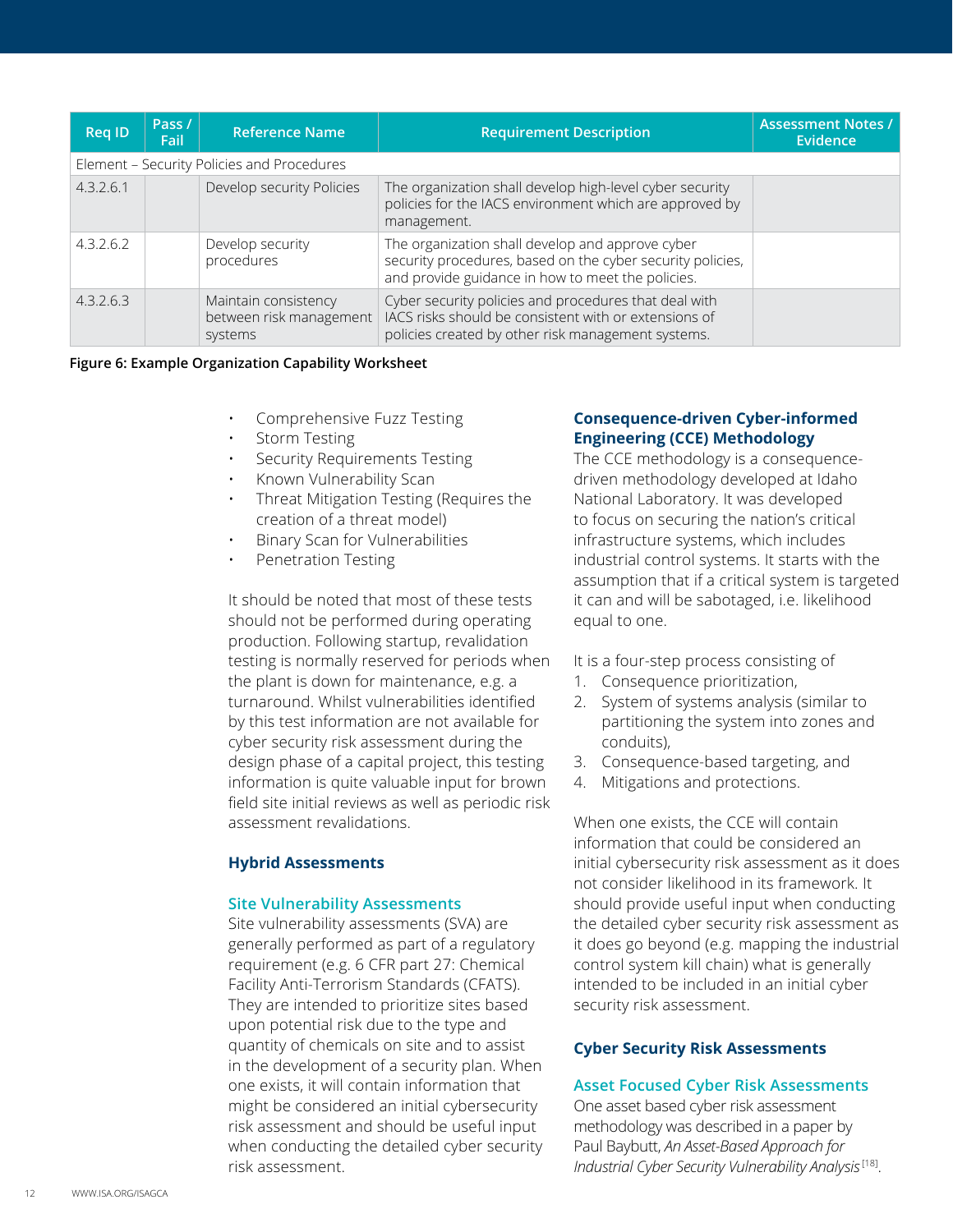The methodology considers how cyber assets can be exploited by threat agents to do harm. The following provides an overview of this methodology:

- 1. Preparation and organization
- 2. Target Analysis (Likelihood that identified critical assets will be attacked)
- 3. Threat Analysis (Identification of threat agents and purpose/type of threat)
- 4. Identification of vulnerabilities
- 5. Identification of consequences
- 6. Estimation of risks
- 7. Identification of recommendations
- 8. Documentation and reporting
- 9. Follow-up

Although the title of the paper uses the term vulnerability, it is really risk based and can be considered a detailed cyber security risk assessment methodology.

Another asset based methodology is shown in TR84.00.09 2nd Edition<sup>[9]</sup> based on the paper by Harold Thomas and John Day, *Integrating Cybersecurity Risk Assessments into the Process Safety Management Work Process* [16].

A summary of the procedural steps is included below:

- List cyber assets.
- Identify worst case potential consequences as a function of process/utility area.
- Document potential consequences if asset is compromised.
- Document ease of propagation with open communication.
- Select target security level for each asset category as a function of process/utility area.
- Verify risk criteria are adequate for cyber risk management.

This methodology is an example of an initial cyber risk assessment. Figure 7 provides an example worksheet for the performing and documenting this methodology.

#### **Cyber PHA Methods**

Cyber process hazard analyses follow a systematic, safety-oriented methodology to conduct a cyber security risk assessment of an industrial control or safety system. The methodology integrates multiple engineering disciplines, including process safety, industrial automation, industrial IT, and cyber security. It leverages established process safety management methodologies and uses that information to perform a Cyber PHA, using HAZOP like worksheets. It delivers a risk ranked mitigation plan that typically includes both cyber and non-cyber safeguards and countermeasures. It also provides a methodology for meeting the security requirements called out for in the ISA/IEC 61511 standard.

TR84.00.09 2nd edition provides a documented example of a Cyber PHA methodology. A summary of the method is included below:

- 1. Select a zone
- 2. Select cyber node, e.g., a cyber asset.
- 3. Identify and record a cyber threat.
- 4. Identify and record causes.
- 5. Identify and record qualitative cause likelihood (without any credit for countermeasures).
- 6. Identify and record unmitigated consequences (without any credit for countermeasures, e.g. monitoring and detection).
- 7. Determine and record qualitative severity of unmitigated consequences.
- 8. Identify and record countermeasures applicable to the cyber threat and cause.
- 9. Document the security level requirement for the threat vector.
- 10. Determine and record qualitative likelihood (with existing countermeasures). Note that when countermeasure(s) work, the attack may be prevented or mitigated, i.e. results in consequences that are less severe than the unmitigated consequences.
- 11. Determine if risk is tolerable per risk criteria. If not make recommendation(s).

| Process / utility<br>area | Cyber asset<br>type | Consequence to<br>process / utility area<br>if compromised | Criticality   Security level | Ease of<br>propagation | Recommended<br>response if<br>compromised |
|---------------------------|---------------------|------------------------------------------------------------|------------------------------|------------------------|-------------------------------------------|
|                           |                     |                                                            |                              |                        |                                           |
|                           |                     |                                                            |                              |                        |                                           |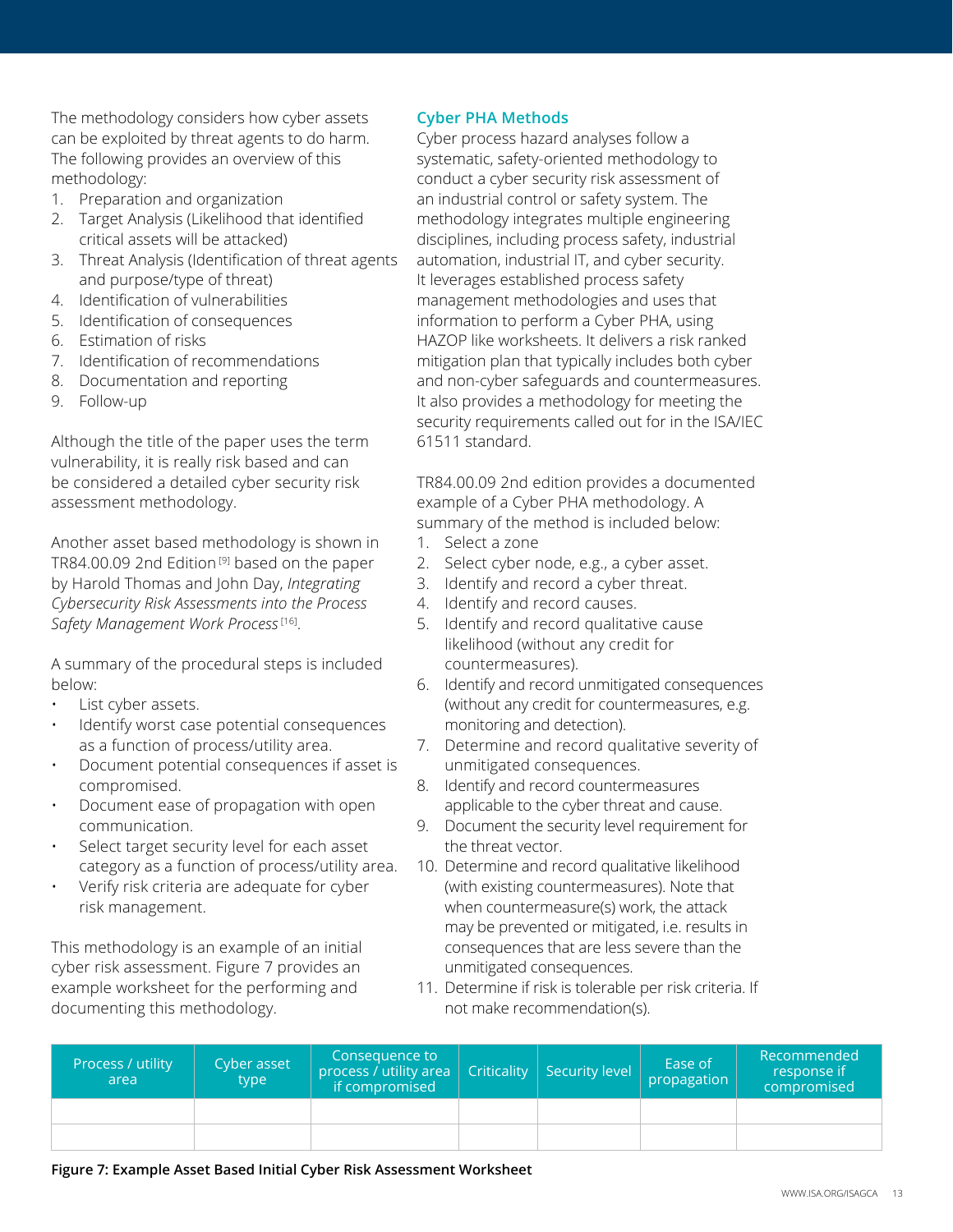The Cyber PHA methodology documented in TR84.00.09 2nd edition is considered a detailed cyber security risk assessment methodology. Ed Marzsel and Jim McGlone wrote a book for ISA titled, *Security PHA Review for Consequence-Based Cybersecurity* [17]. The methodology they documented is a form of Cyber PHA. Its procedure is documented in Figure 8

Although this is a form of Cyber PHA, it does not address likelihood. It does provide a means to



**Figure 8: Security PHA Review Procedure**

assign SL-T in a rigorous manner and should be considered something of a hybrid, i.e. more than an initial risk assessment, but less than a detailed cybersecurity risk assessment. Tweaking the methodology to include likelihood by a user should not be that difficult.

#### **Cyber Kill Chain**

Methodologies based on the cyber kill chain look at the chain of events that have to occur for a successful attack. Table 4 illustrates the kill chain progression of activities or phases an attacker would have to take for a targeted malware attack as developed by Lockheed Martin.

By understanding every point in the chain of events of a cyber-attack, an analyst can help focus the efforts on breaking that chain and mitigating the damages. When designing an IACS cybersecurity monitoring program, and in evaluating the combined effectiveness of the countermeasures and associated monitoring activities in deferring a successful attack, it is important to understand where the countermeasures are effective in the attack sequence. ISA TR84.00.09 second edition provides examples of countermeasures as a function of kill chain phase applicability. Use of the kill chain in conjunction with sneak path analysis can be complementary.

A method that is based on the kill chain concept is MITRE ATT&CK® for ICS. It stands for MITRE Adversarial Tactics, Techniques, and Common Knowledge for Industrial Control Systems (ATT&CK). The MITRE ATT&CK® for ICS framework is a curated knowledge base and model for cyber adversary behavior, reflecting the various phases of an adversary's attack lifecycle and the platforms they are known to target. The MITRE ATT&CK® for ICS matrix contains a set of techniques used by adversaries to accomplish a specific objective. Those objectives are categorized as tactics, which are an expansion of the kill chain phases, in the MITRE ATT&CK® for ICS Matrix. The objectives are presented linearly from the point of reconnaissance to the final goal of "impact". The following adversary tactics are categorized as:

- 1. **Initial Access:** trying to get into your ICS environment, i.e., spear phishing
- 2. **Execution:** trying the run malicious code, manipulate system functions, parameters, and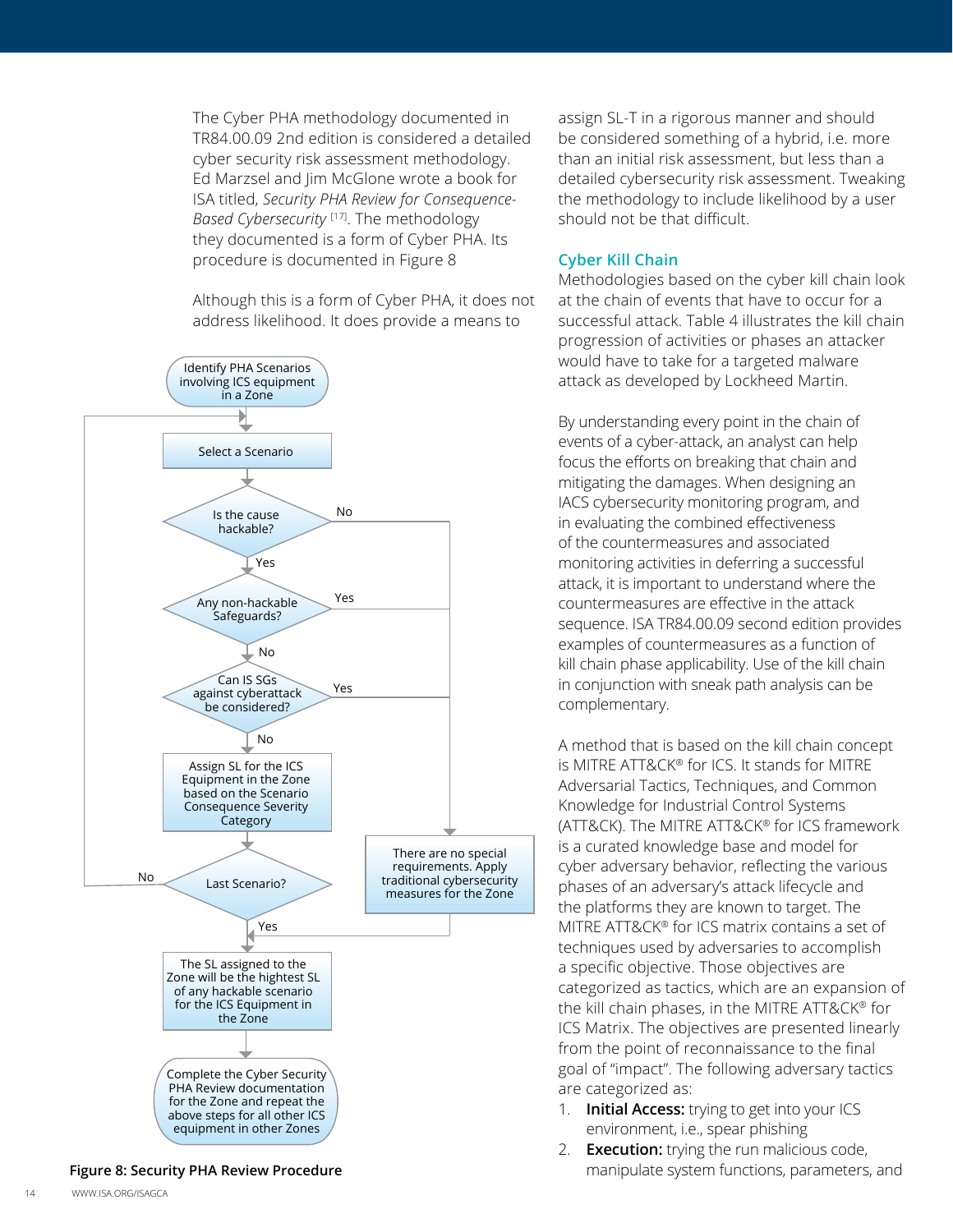| Kill Chain Phase <sup>[15]</sup> | <b>Description</b>                                                                               |
|----------------------------------|--------------------------------------------------------------------------------------------------|
| Reconnaissance                   | Research performed to identify and select target                                                 |
| Weaponization                    | Means of coupling a Trojan and an exploit designed to accomplish attacker's objective            |
| Delivery                         | Transmission of the weapon into the targeted system                                              |
| Exploitation                     | Attacker's code triggered                                                                        |
| Installation                     | Allows attacker to maintain a presence within the system, e.g., remote access Trojan or backdoor |
| Command and control              | Allows attacker access to the programming / configuration keyboard                               |
| Actions on objectives            | Attacker can now achieve their objective                                                         |

#### **Table 4: Cyber Kill Chain Phases**

data in an unauthorized way, i.e., running a remote access tool

- 3. **Persistence:** trying to maintain their foothold, i.e., changing configurations
- 4. **Privilege Escalation:** trying to gain higherlevel permissions, i.e., leveraging a vulnerability to elevate access
- 5. **Evasion:** trying to avoid being detected, i.e., using trusted processes to hide malware
- 6. **Discovery:** trying to figure out your environment, i.e., exploring what they can control
- 7. **Lateral Movement:** moving through your environment, i.e., using legitimate credentials to pivot through multiple systems
- 8. **Collection:** gathering data of interest to the adversary goal, i.e., accessing data in cloud storage
- 9. **Command and Control:** communicating with compromised systems to control them, i.e., mimicking normal web traffic to communicate with a victim network
- 10. **Inhibit Response Function:** trying to prevent your safety, protection, quality assurance, and operator intervention functions from responding to a failure, hazard, or unsafe state.
- 11. **Impair Process Control:** trying to manipulate, disable, or damage physical control processes.
- 12. **Impact:** manipulate, interrupt, or destroy systems and data, i.e., encrypting data with ransomware

Within each tactic of the MITRE ATT&CK® for ICS matrix there are adversary techniques, which describe the actual activity carried out by the adversary. Some techniques have subtechniques that explain how an adversary carries out a specific technique in greater detail.

#### **Sneak Path Analysis**

A sneak path methodology was described in

a paper by Paul Baybutt, Sneak Path Security Analysis for Industrial Cyber Security [20]. The methodology is used to identify flaws in systems that may result in serious consequences should an attack be successful. The following provides an overview of this methodology:

- 1. Collection of needed information
- 2. Development of system topology diagram (e.g. simplified architecture diagram)
- 3. Identification of sources
- 4. Identification of targets
- 5. Identification of paths
- 6. Identification of events and impacts
- 7. Identification of barriers
- 8. Estimation of risks
- 9. Development of recommendations

Once a path and potential event(s) (i.e. consequences) have been identified, barriers (i.e. countermeasures) are identified that would prevent the attack from continuing via that path. The severity should the attack be successful and the likelihood of being successful are qualitatively documented. The sneak path security analysis is considered a detailed cyber security risk assessment methodology.

#### **Cyber Attack Tree / Event Tree**

Cyber-attack trees use Boolean logic through the use of gates in the same manner that fault trees are created. The top gate would be the expression of a successful attack. The gates leading up to the top gate would model demand by threat agents exploiting vulnerabilities AND the failure of countermeasures to prevent or mitigate the demands.

Event trees start with a threat agent with a goal in mind and explores attack success paths, attack mitigated paths and attack prevented paths. ISA TR84.00.09 second edition provides